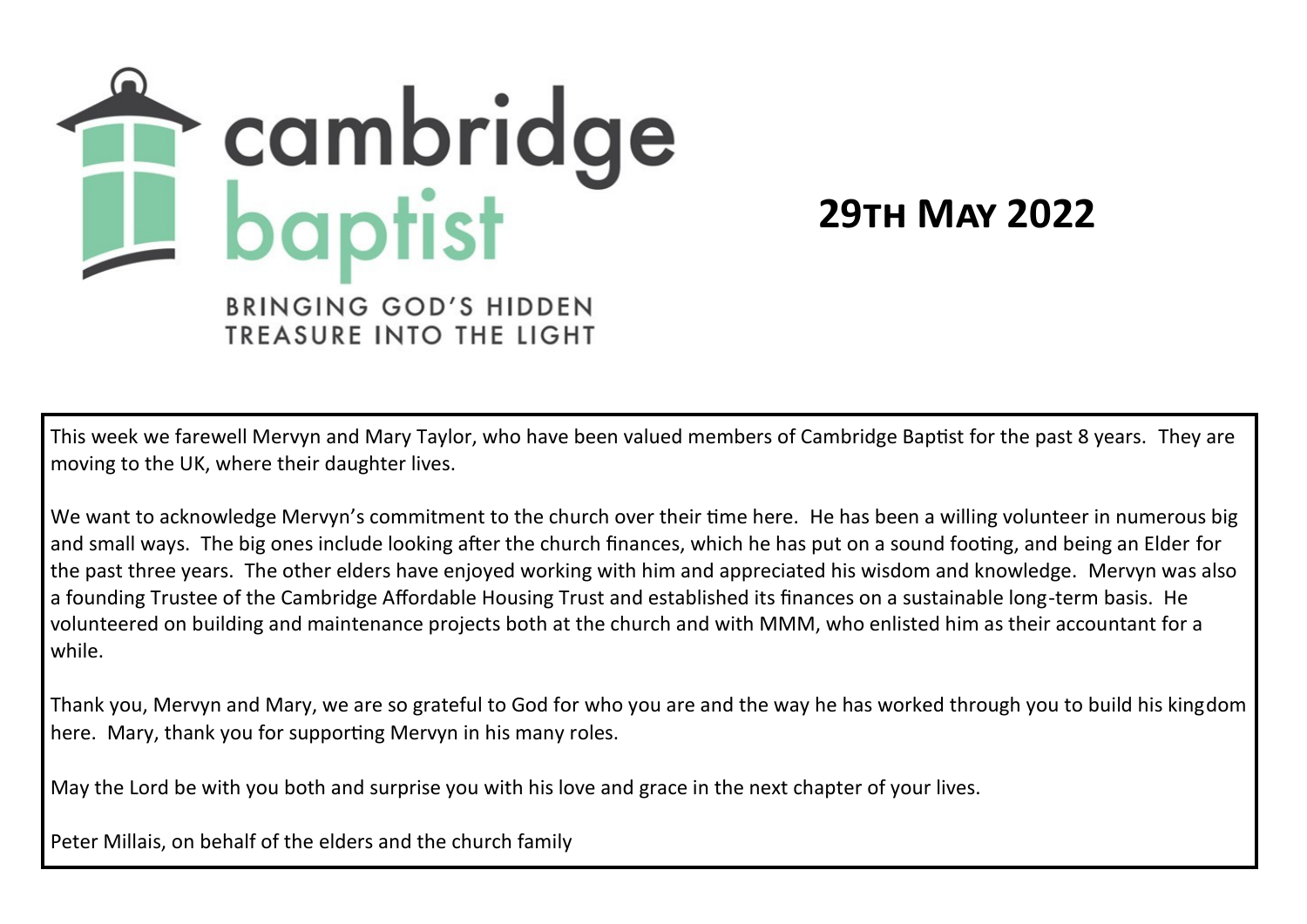#### **New to Cambridge Baptist Church?**

If you are visiting for the first time, we say kia ora and a very warm WELCOME to you. As you worship with us we trust that you will feel at home, but more than that, to know the presence of God has touched your life through the worship and the Word. It is our intention to provide you with a loving environment, where people are encouraged in their journey of faith. Please join us for a cup of tea or coffee after the service.

#### **Office Hours: Monday to Friday 9 am to 1 pm**

**Tel: 827 6490 | Email: cambap@xtra.co.nz | Church Website: www.cambridgebaptist.co.nz Eldership Team: Peter Bichan, Ruth Martis, Peter Millais, Mervyn Taylor**

## **Bible Reading**

John  $4:7-14$ 

# **For further study**

- 1. The woman at the well is different from Jesus. She is an other. How does Jesus treat her?
- 2. How did the woman come away feeling after interacting with Jesus?
- 3. Who are the Samaritans for the Christian church today? What about in your local community? What about in your own heart?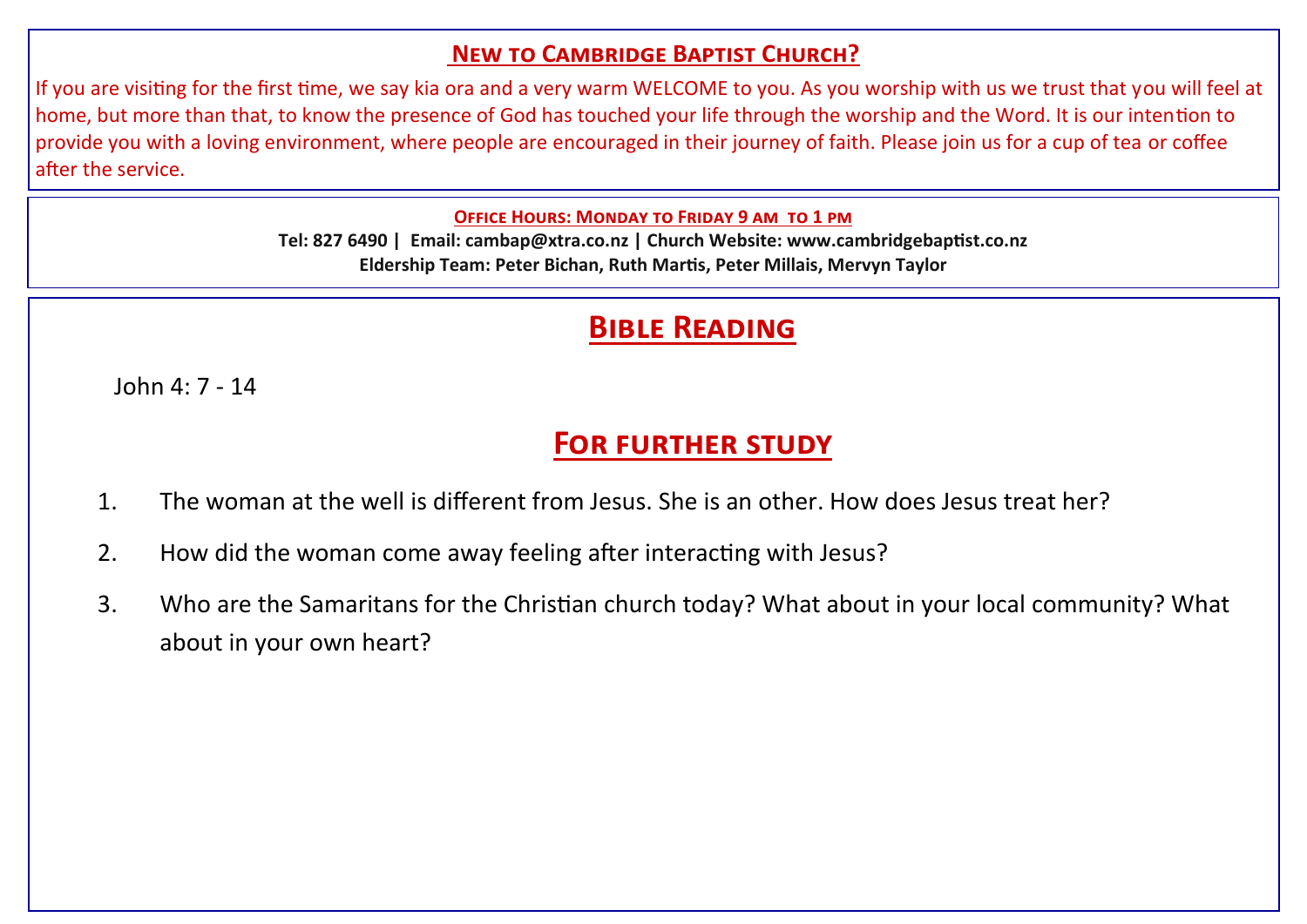#### **Newsletter**

**VENTILATION IN CHURCH - with winter approaching and COVID in the community, a reminder that to minimise the risk of COVID transmission in** church we will maintain cross-ventilation and the ceiling fans on low during services. So during cold weather do put on an extra layer and wear a hat if necessary!

**Survey results – Service start time** - there has been a wonderful response to the survey monkey with a total of 133 people expressing their views on our new starting time for the combined service. Many of you offered further comments and it was heartening to read how positive most of you feel about our fellowship. Thank you. As announced last week, the new starting time will be 09.30 am beginning on Sunday 5<sup>th</sup> June. This means the prayer meeting starts at 09.00 am. Please pray that this will be a wonderful continuation to fellowship together. Let's practice AGAPE.

**Mission news flash** - China has been enforcing very strict lockdowns in many parts of the country for around 2 months now. Many living in complexes have had the gates locked shut, sometimes with no warning at all. We pray for those who have been locked inside and are finding it very difficult to order groceries or access essential services. We pray for peace for those who are lonely or afraid.

**Video production help wanted** - if you have an interest in videography and the production of short films, this could be the opportunity for you to help bring the weekly Cambridge Baptist Sunday Service to those who are unable to attend in person. We try to produce a video each week, but where this is not possible an audio recording is always available on the church website. To produce videos on a regular basis, we need more people on the team. If you are interested in this ministry, please contact Clive on 021 884 323.

**Mini working bee** - with the departure of Mervyn and Mary from the church manse on 1st June, we will need to finish off the painting work that we started last December when MMM were here. The work will need to be done during the week commencing 6th June. If you are able to help even for a day or two, it would be a real blessing. Please contact John Langhorn on 827 4497 or e-mail: jandtlanghorn@gmail.com

**OAC Ministries** (formerly Open Air Campaigners) are looking for people who would be interested in becoming community Chaplains. There is an online video giving details. The office can forward the link to you. If you are interested, they are running a training day on June  $11<sup>th</sup>$ , please contact Peter Bichan through the Church office.

**Training opportunity for youth ministry and those who serve intermediate age kids** Queens Birthday Leaders Training, Rotorua, Friday 3 Jun 6:00pm – Monday 6 Jun 1:00pm 2022. Baptist Youth Ministries runs QB Leaders Training annually over Queens Birthday weekend. There are some great speakers, with four seminar streams. See [QB Leaders Training | northernbaptist](https://www.northernbaptist.org.nz/qbleaderstraining) If interested, please contact Francois Vienings [fvienings@gmail.com](mailto:fvienings@gmail.com) or to one of the elders. The cost will be covered by Cambridge Baptist Church, with a 50% subsidy from Waikato Baptist Association. Register by Monday  $30<sup>th</sup>$  of May.

**Tithing** - the bank account number, for those who would like to pay online is: 02 0300 0014711 00. Please make sure to include your tithing number in the reference column. If you don't have a tithing number, please contact the church office.